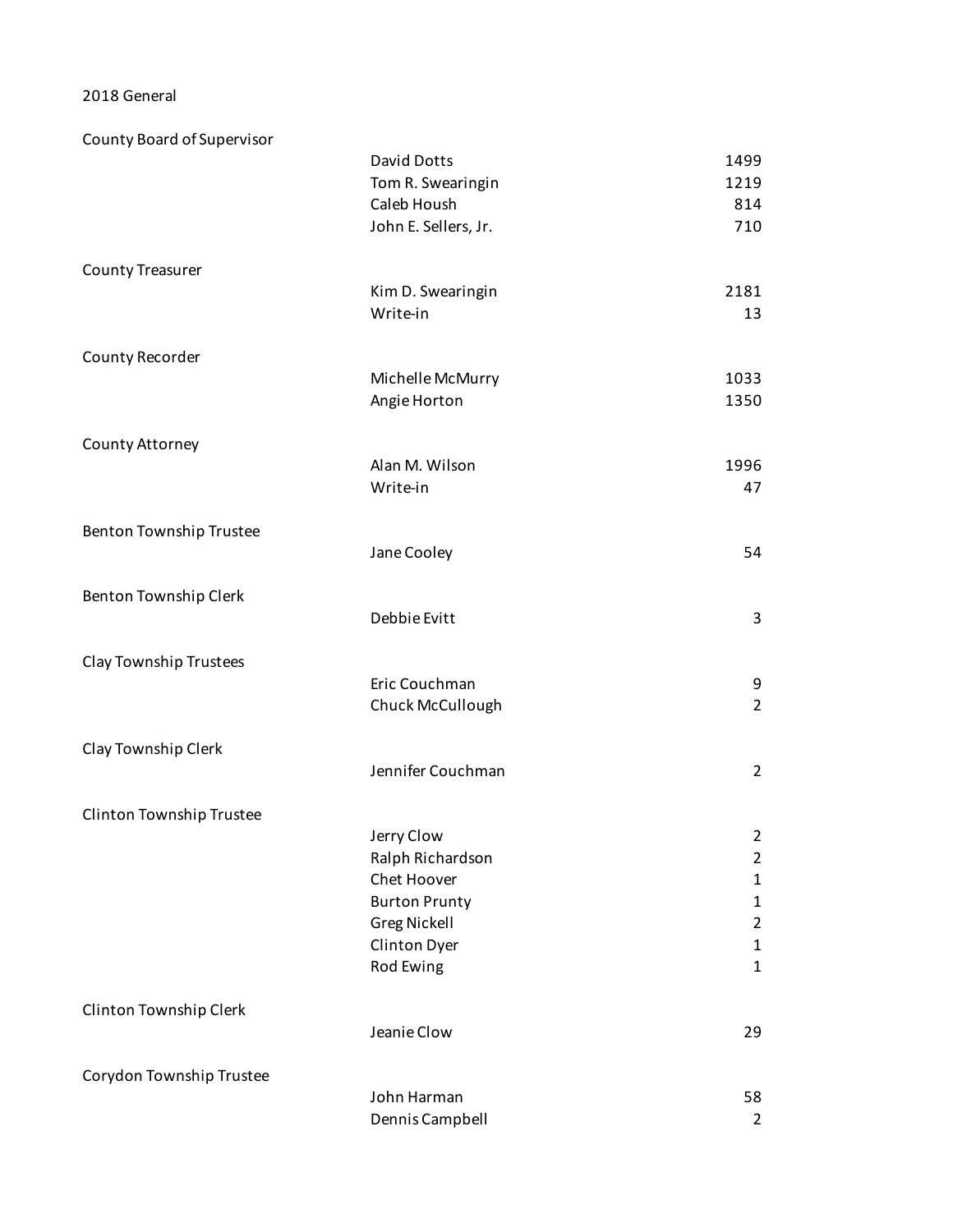| Corydon Township Clerk              | Brenda Dodson                            | 61                           |
|-------------------------------------|------------------------------------------|------------------------------|
| <b>Grand River Township Trustee</b> | Mike Ellis<br>Cole Ellis                 | $\mathbf{1}$<br>$\mathbf{1}$ |
| <b>Grand River Township Clerk</b>   | Jane Ellis                               | $\mathbf{1}$                 |
| Howard Township Trustees            | Delbert Liggett<br>Arthur Snider         | 30<br>23                     |
| Howard Township Clerk               | Write-in                                 | $\mathbf{1}$                 |
| Jackson Township Trustee            | Jim Enright<br>Tyson D. Polsdofer        | 52<br>49                     |
| Jackson Township Clerk              | Nick Sulser                              | 64                           |
| Jefferson Township Trustee          | <b>Richard Casey</b><br>Zachary Robinson | 59<br>4                      |
| Jefferson Township Clerk            | Norma Jean Bettis                        | 55                           |
| Monroe Township Trustee             | Don Hancox<br>Hubert A. Staggs           | 22<br>22                     |
| Monroe Township Clerk               | Helen Snider                             | 22                           |
| Richman Township Trustee            | Rodney Hitt<br><b>Brent Watkins</b>      | 55<br>4                      |
| Richman Township Clerk              | Jerry Arnold                             | 56                           |
| South Fork Township Trustee         | Dale Clark                               | 59                           |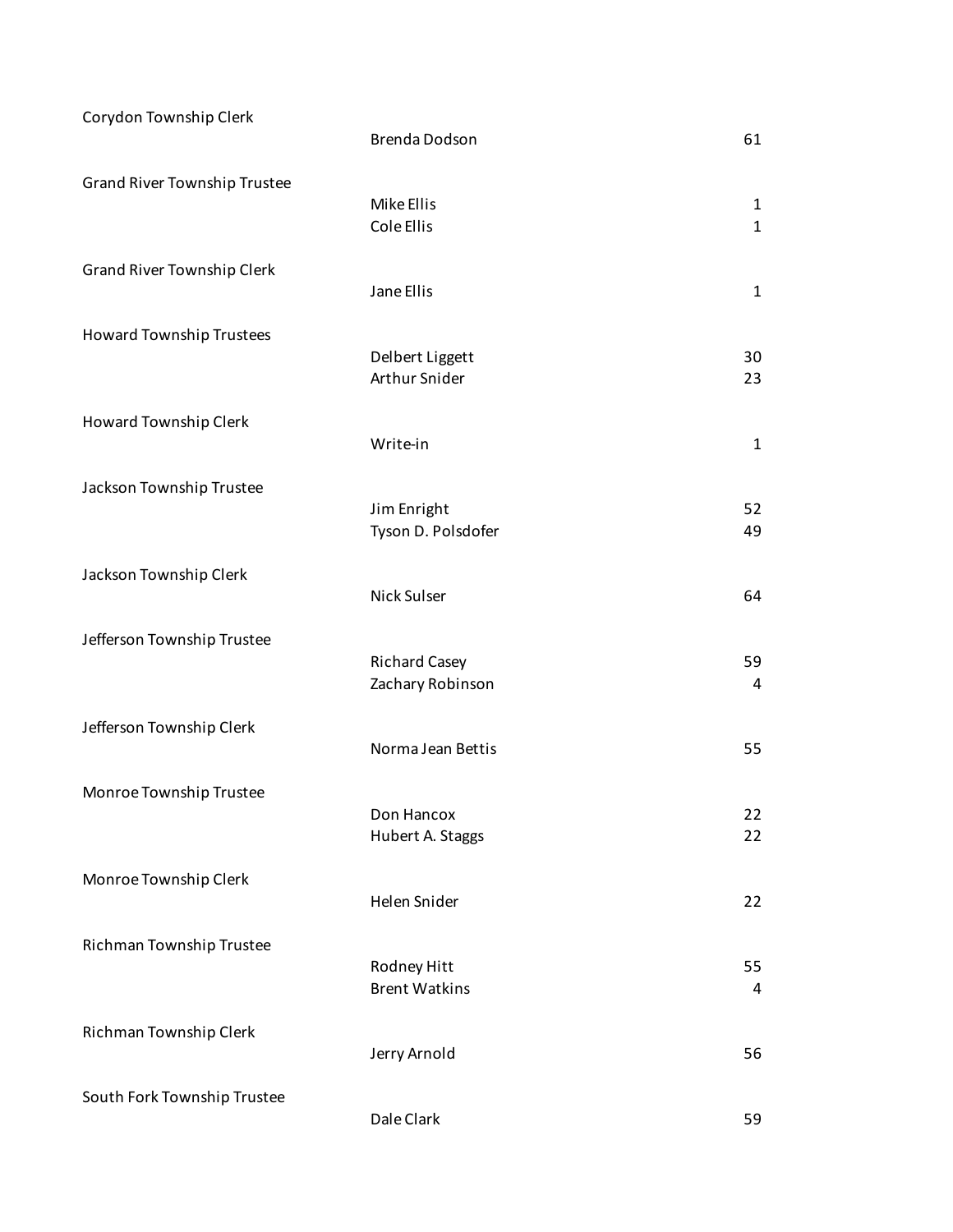|                              | Wesley Green               | 57                  |
|------------------------------|----------------------------|---------------------|
|                              | Lance K. Lange             | 51                  |
|                              |                            |                     |
| South Fork Township Clerk    |                            |                     |
|                              | Tasha Bailey               | 81                  |
| Union Township Trustee       |                            |                     |
|                              | <b>Brent Werts</b>         | 10                  |
|                              | Mark Brown                 | 4                   |
|                              |                            |                     |
| Union Township Clerk         |                            |                     |
|                              | Jim Fetters<br>Joyce Brown | 4<br>$\overline{2}$ |
|                              | Dan Carpenter              | $\overline{2}$      |
|                              |                            |                     |
| Walnut Township Trustee      |                            |                     |
|                              | Milton Albertson           | 59                  |
|                              | Don DeVore                 | 7                   |
|                              | <b>Tom Sager</b>           | 3                   |
| Walnut Township Clerk        |                            |                     |
|                              | Ray Cook                   | 9                   |
|                              | Chris Brown                | $\mathbf{1}$        |
|                              | David McElvain             | $\mathbf{1}$        |
|                              |                            |                     |
| Warren Township Trustees     |                            |                     |
|                              | Christopher Moore          | 60                  |
|                              | David Wampler              | 54                  |
| Warren Township Clerk        |                            |                     |
|                              | Jean Wampler               | 63                  |
|                              |                            |                     |
| Washingtown Township Trustee |                            |                     |
|                              | <b>Beverly Snook</b>       | 85                  |
|                              | Rick Boor                  | 16                  |
| Washington Township Clerk    |                            |                     |
|                              | Janell Boor                | 18                  |
|                              | <b>Beverly Snook</b>       | $\overline{2}$      |
|                              | Charles Horton             | $\mathbf{1}$        |
|                              | Janie Petty                | $\mathbf{1}$        |
|                              | Carla Foster               | $\mathbf{1}$        |
|                              | Janell Woolis              | $\mathbf{1}$        |
| Wright Township Trustees     |                            |                     |
|                              | Doug Carpenter             | 84                  |
|                              | Harold Mitchell            | 64                  |
|                              |                            |                     |